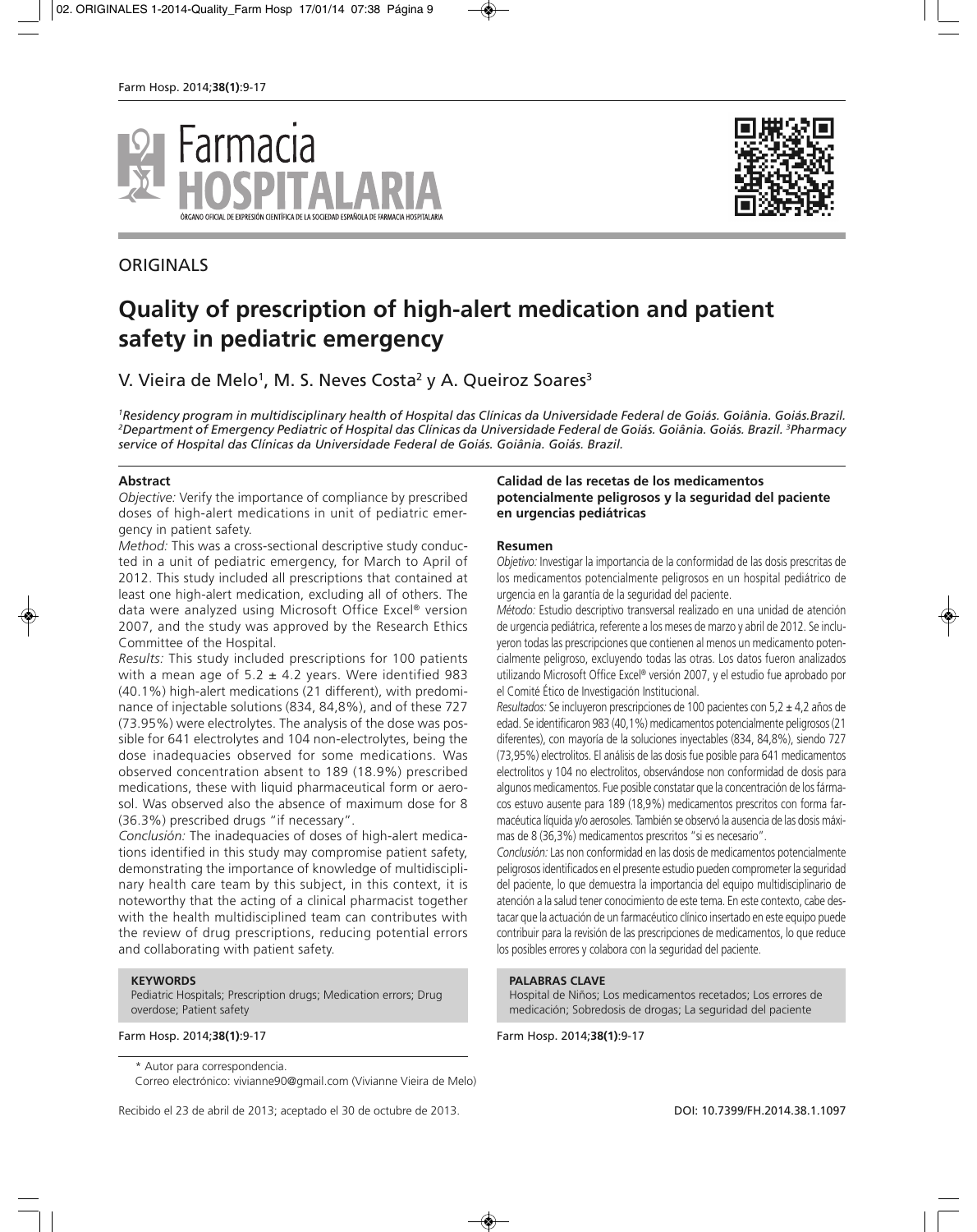### **Introduction**

High-alert medications are drugs that have a high risk of causing significant adverse events to patients when used erroneously.<sup>1</sup> The Institute for Safe Medication Practices (ISMP) defines and annually updates a list of all the medicines classified as high-alert, with special focus on agonists and adrenergic antagonists, antiarrhythmics, anti-thrombotic drugs, opioids, sedatives, concentrated electrolytes, among others.<sup>2</sup>

It is known that about 58% of the harm caused by medications in hospitals is attributed to high-alert medications.3 Although such errors are not the most common, when they do occur they tend to be of high severity and can result in prolonged hospitalization, cause permanent injury, and even prove fatal.<sup>4</sup>

During hospitalization, the profile of the population being treated is one of the factors that may contribute to a higher incidence of medication errors.<sup>5</sup> For example, certain characteristics of the pediatric population can be associated with the highest incidence of medication errors in this patient group, including: 1) calculation of doses based on body weight; 2) frequent use of off-label medications; 3) hepatic and renal immaturity; 4) accidental self-administration of medications.<sup>6</sup>

Another factor considered high risk for the occurrence of medication errors is services characterized by a high patient turnover rate, particularly urgent and emergency services.<sup>5</sup>

Amongst the errors that can occur in the use of medicines, prescription errors are the most serious.7 Thus, special care should be taken to avoid errors in prescriptions for pediatric patients in use of high-alert medications, more specifically those involving dosing of prescribed drugs. There is little difference in therapeutical concentrations and toxicity of most high-alert medications,<sup>1</sup> highlighting the need for careful monitoring of doses, clinical effects, as well as of the sera levels of high-alert medications among patients in use of these drugs.4

High quality prescription of medicines is essential in the hospital setting, since this constitutes the first step toward preventing medication errors and increasing patient safety.8

In a preliminary evaluation of the quality of prescriptions to pediatric patients in the Emergency Service involved in this study, a high incidence of errors was detected along with high consumption of high-alert medications (21.4%).<sup>9</sup> This situation, compounded by the absence of a clinical pharmacist available at the study venue, prompted the current investigation. In this context, the aim of the present study was to verify the importance of conformity of the prescribed doses of high-alert medications within a hospital pediatric emergency unit in the safeguarding of patient safety.

### **Methods**

A descriptive, cross-sectional study was conducted in the Pediatric Emergency Department (SERUPE) of a university hospital in the Mid-western region of Brazil between 01 March and 30 April 2012. The institution in which the study was carried out is a tertiary level hospital that provides healthcare exclusively to users of the public health system. The unit has 12 hospital beds and provides care to patients aged 0 to 16 years in urgent and emergency situations.

The study included all prescriptions for patients seen at the SERUPE in the period analyzed, which contained at least one prescribed high-alert medication, excluding all other prescriptions. Data collection was performed using a structured form developed for this study. The form was previously validated by data collection of the prescriptions of the unit, evaluated for seven days. The structured form comprises two parts: 1) general data on patient (age, gender, weight, type of intervention); and 2) general data on medicines (drug, dose, concentration, dosage, route of administration).

The subjects were classified into five age groups: newborns (0-28 days), infants (29 days to less than 2 years), preschool children (2 years to under 7 years), school children (7 years to under 10 years) and adolescents (over 10 years).<sup>10</sup>

For the weight variable, the presence of this information in the patient's medical record was checked. With respect to the type of intervention performed, subjects were classified according to type of intervention into physician or surgical, with surgical patients considered those submitted to an invasive procedure during the hospital stay.

The identified medicines were classified by therapeutic sub-group according to level 2 of Anatomical Therapeutic Chemical (ATC) classification.11

The evaluation parameters of dosage errors related to high-alert medications were: concentration, overdose/ un derdose, absence of maximum dose for prescribed drugs "if necessary" and dose omission.

The identification of concentration of prescribed drugs applied only to liquid and aerosol pharmaceutical forms, being oral or injectable, since the other medicines analyzed were solid pharmaceutical forms.

The therapeutic range of high-alert medication was determined according to the Blackbook® fourth edition,12 as depicted in table 1. The Holliday-Seger method was used to analyze the adequacy of electrolyte doses prescribed for maintenance of hydroelectrolytic balance.13 In this study, the term "electrolyte" is used to refer to three electrolytes: dextrose 50%, sodium chloride (NaCl) 20%, and potassium chloride (KCl) 10% injectables. These reference values were adopted because they are widely used in the healthcare unit under study.

Electrolytes prescribed in the absence of the following information: dose, infusion rate, patient weight and/or hydroelectrolytic maintenance indication, were excluded from the analysis of dose adequacy. This omission is justified by the requirement of this information in order to use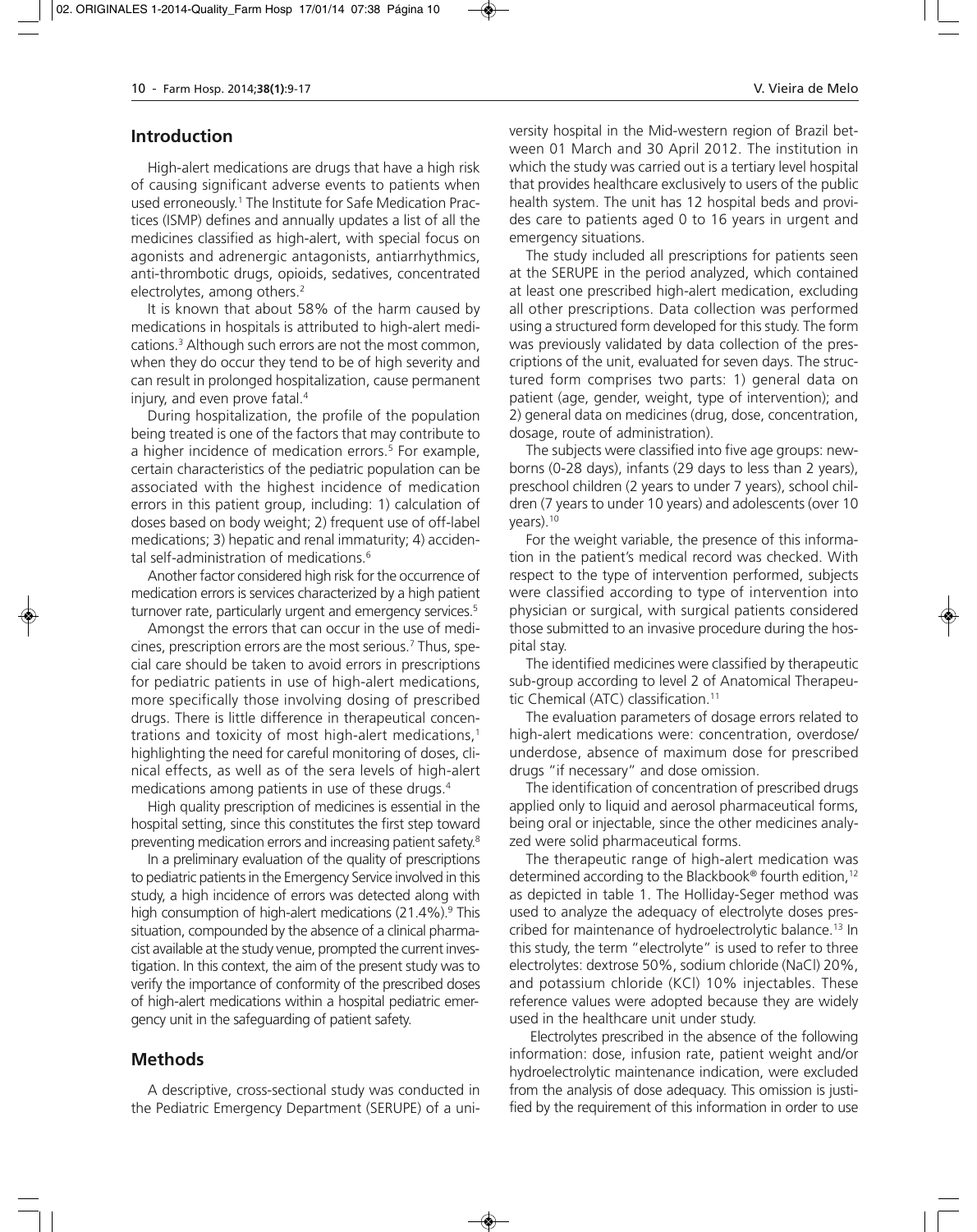| <b>Drugs</b>                         | Doses recommended              |               |                                                |  |
|--------------------------------------|--------------------------------|---------------|------------------------------------------------|--|
|                                      | Minimum                        | Maximum       | Daily Maximum                                  |  |
| Codeine + Acetaminophen <sup>3</sup> | 1 mg/kg                        |               | 2 to 6 years = 30 mg<br>Over 6 years = $60$ mg |  |
| Digoxin <sup>4</sup>                 | $10 \mu g/kg$                  | 40 µg/kg      | $***$                                          |  |
| Dobutamine <sup>1</sup> 2 µg/kg/min  | 40 µg/kg/min                   | $-***$        |                                                |  |
| Enoxaparine <sup>1</sup> 1 mg/kg     | 3 mg/kg                        | $-***$        |                                                |  |
| Epinephrine <sup>1</sup>             | $0,1$ mg/kg                    | 5 mg/kg       | $-***$                                         |  |
| Fentany $l1$                         | 0,5 µg/kg/hour                 | 5 µg/kg/hour  | $-***$                                         |  |
| Ketamine <sup>1</sup>                | 2 mg/kg                        | 60 mg/kg      | $-***$                                         |  |
| Magnesium sulfate 50% <sup>1</sup>   | 0,2 mEq/kg ou<br>25 mg/kg/dose |               | 2g/dose (4-6 daily doses)                      |  |
| Midazolam <sup>1</sup>               | 0,05 mg/kg                     | 25,92 mg/kg   | 10 mg                                          |  |
| Morphine <sup>1</sup>                | $0,15$ mg/kg                   | 144 mg/kg/dia | $***$                                          |  |
| Non-fractioned heparin <sup>1</sup>  | 50 U/kg                        | 100 U/kg      | $-***$                                         |  |
| NPH insulin <sup>1</sup>             | $\star$                        | $\star$       | $-***$                                         |  |
| Potassium chloride 6% <sup>2</sup>   | 1 mEq/kg                       | 5 mEq/kg      | $-***$                                         |  |
| Promethazine <sup>1</sup> 0,4 mg/kg  | 6 mg/kg                        | $-**$         |                                                |  |
| Propranolol <sup>3</sup>             | $0,5$ mg/kg                    | 8 mg/kg       | Arrhythmia = $60$ mg<br>Hypertension = $640$   |  |
| Regular insulin <sup>1</sup>         | $\star$                        | $\star$       | $-***$                                         |  |
| Salbutamol <sup>5</sup>              | 100 µg/dose                    | 800 µg/dose   | $***$                                          |  |
| Tramadol <sup>1</sup>                | 4 mg/kg/day                    | 12 mg/kg/day  | 400                                            |  |

**Table 1.** *Therapeutic range considered for the analysis of medications non-electrolytes prescribed in the Service of Pediatric Urgency in the period from 01 March to 30 April 2012, according to the fourth edition of Pediatrics Blackbook*

<sup>1</sup> Injectable solution; <sup>2</sup> Syrup; <sup>3</sup> Tablet; <sup>4</sup> Elixir; <sup>5</sup> Aerosol.

\*The dose varies by capillary blood glucose test; \*\* Don't have maximum daily dose established on the reference consulted; \*\*\* Don't have maximum dose established on the reference consulted. Doses must be titrated and adjusted according to clinical response from the recommended starting dose.

the Holliday-Seger method. In relation to electrolytes, those lacking concentration information, in the case of pharmaceutical liquid and aerosol forms, and those without weight data, were excluded from the dose adequacy analysis because the prescribed dose could not be calculated.

Data were keyed into and analyzed using Microsoft Office Excel®, 2007 version. This study was submitted to the Research Ethics Committee of the hospital and approved under protocol number 078/2011, and conforms to the ethical principles of Brazilian Resolution 196/96 and supplementary rules of the National Health Council.14 The requirement for written informed consent was waived because the study only entailed a search of medical records.

### **Results**

During the study period, a total of 450 prescriptions from 110 patients were identified, however, 69 prescriptions were excluded because they did not contain highalert medication (7.7%) or omitted information on patient weight (7.5%). Therefore, the study included a final total of 381 (84.6%) prescriptions containing 2451 drugs, of which 983 (40.1%) were high-alert medications. The prescriptions were derived from 100 (90.9%) patients (mean of 3.8 and median of 3 prescriptions/ patient) with a mean age of  $5.2 \pm 4.2$  years, ranging from 15 days to 14 years old. Figure 1 depicts the profile of patients prescribed high-alert medication by age and gender.

Information regarding patients' weight was present in 92 (92.0%) records. Regarding the reason for consultations, 95 (95.0%) patients sought care for clinical treatment, 03 (3.0%) for surgical treatment, and the remainder (2.0%) for removal of foreign bodies or for reasons not reported in medical records at the time of data collection.

The analysis identified 21 different high-alert medications prescribed, as shown in table 2, which were classi-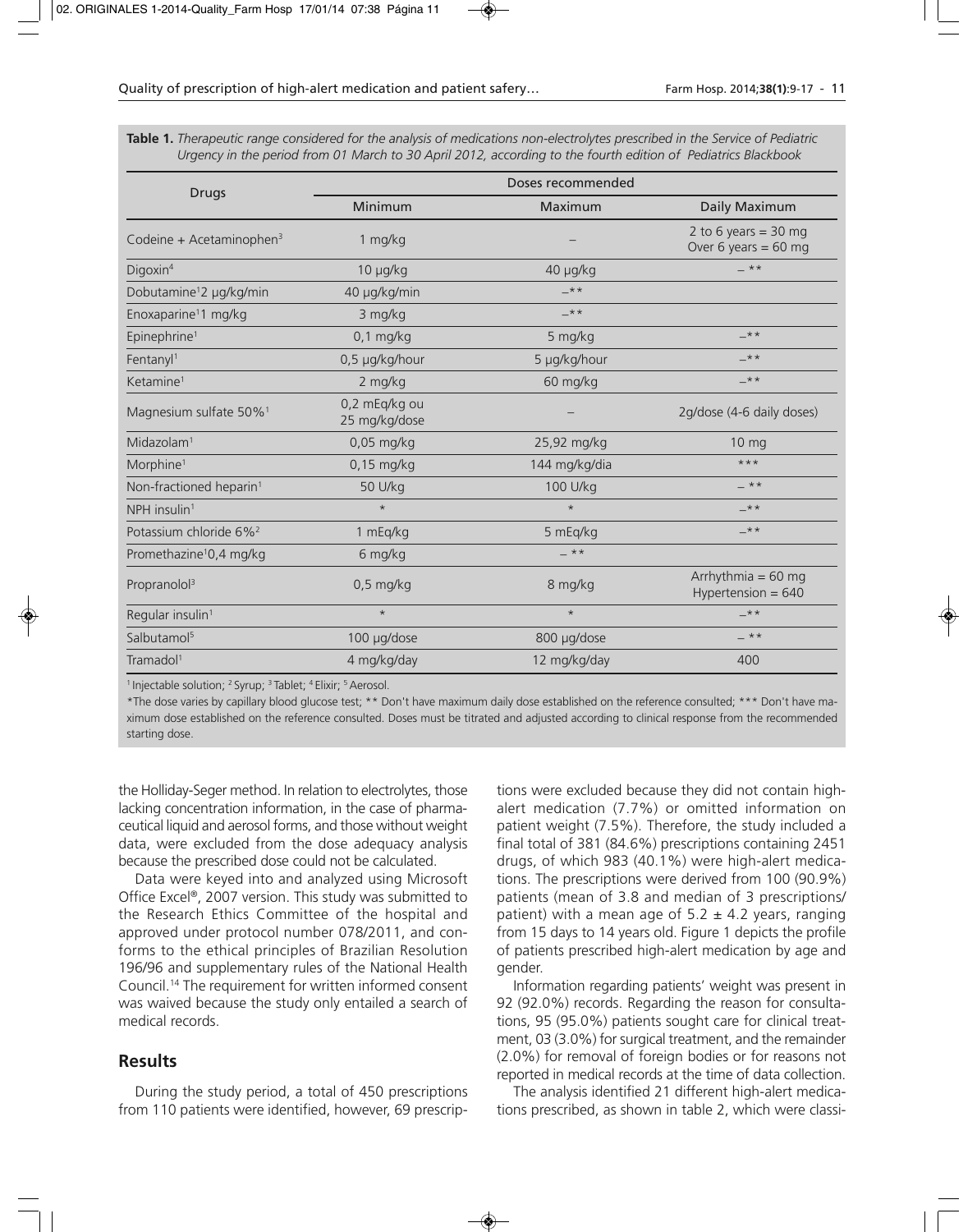

**Figure 1.** *Age and gen der of patients with highalert prescribed in the Pediatric Emergency Ser vice in the period from March 01 to April 30- 2012.*

fied according to therapeutic class based on the ATC classfication<sup>11</sup> (Table 3).

On the assessment of the pharmaceutical form of prescriptions, there was a predominance of liquid and aerosol pharmaceutical forms (966, 98.3%), namely: 840 (85.0%) instances of injectable solutions, 120 (12.2%) aerosol and 6 (0.6%) elixir, while the others were oral solids (17, 1.7%). Analyzing the 966 prescriptions for liquid pharmaceutical and aerosol pharmaceutical forms, it was observed that 189 (18.9%) did not state the concentration of the drug prescribed, namely: in 100.0% of prescriptions for digoxin elixir, enoxaparin, unfractionated heparin, promethazine, tramadol and regular human insulin and NPH insulin, 93.3% for salbutamol in aerosol

form; 90.9% for injectable adrenaline solution, and in 17 4% of prescriptions for morphine injectable solution.

Also, it was observed that 727 (73.95%) high-alert medications prescribed were for electrolytes. The therapeutic range was assessed for 641 of the prescriptions for electrolytes, which were: 28 (82.4%) for dextrose 50%, 306 (88.2%) for sodium chloride 20% and 307 (88.7%) for potassium chloride 10% (Figure 2). The remaining prescriptions of electrolytes were not evaluated for the following reasons: 83 failed to record patient weight while 03 had no dose prescribed, thus precluding analysis.

The analysis of adequacy of dose was possible for 104 of the 256 prescriptions for non-electrolyte medications.

| <b>Drugs</b>                         | Drugs prescribed |         |                | Drugs with prescribed dose |  |
|--------------------------------------|------------------|---------|----------------|----------------------------|--|
|                                      | $(n = 983)$      | $(\% )$ | $(n = 836)$    | $(\% )$                    |  |
| Codeine + Acetaminophen <sup>3</sup> | 15               | 1,5     | 15             | 100,0                      |  |
| Dextrose 50% <sup>1</sup>            | 34               | 3,5     | 33             | 97,0                       |  |
| Digoxin <sup>4</sup>                 | 6                | 0,6     | 0              | 0,0                        |  |
| Dobutamine <sup>1</sup>              |                  | 0,2     |                | 50,0                       |  |
| Enoxaparine <sup>1</sup>             | 3                | 0,3     | 3              | 100,0                      |  |
| Epinephrine <sup>1</sup>             | 11               | 1,1     | $\Omega$       | 0,0                        |  |
| Fentanyl <sup>1</sup>                | 13               | 1,3     | 11             | 84,6                       |  |
| Ketamine <sup>1</sup>                |                  | 0,2     |                | 50,0                       |  |
| Magnesium sulfate 50% <sup>1</sup>   |                  | 0,1     |                | 100,0                      |  |
| Midazolam <sup>1</sup>               | 16               | 1,6     | 13             | 81,2                       |  |
| Morphine <sup>1</sup>                | 23               | 2,3     | 23             | 100,0                      |  |
| Non-fractioned heparin <sup>1</sup>  | 4                | 0,4     | 4              | 100,0                      |  |
| NPH insulin <sup>1</sup>             | 4                | 0,4     | $\overline{2}$ | 50,0                       |  |
| Potassium chloride 10% <sup>1</sup>  | 346              | 35,2    | 345            | 99,7                       |  |
| Potassium chloride 6% <sup>2</sup>   |                  | 0,1     |                | 100,0                      |  |
| Promethazine <sup>1</sup>            | 6                | 0,6     | $\overline{0}$ | 0,0                        |  |
| Propranolol <sup>3</sup>             |                  | 0,2     | $\overline{2}$ | 100,0                      |  |
| Regular insulin <sup>1</sup>         | 6                | 0,6     | $\overline{2}$ | 33,3                       |  |
| Salbutamol <sup>5</sup>              | 120              | 12,2    | 8              | 6,6                        |  |
| Sodium chloride 20% <sup>1</sup>     | 347              | 35,3    | 346            | 99,7                       |  |
| Tramadol <sup>1</sup>                | 21               | 2,1     | 21             | 100,0                      |  |

**Table 2.** *High-alert medication prescribed in the Pediatric Emergency Service in the period from March 01 to April 30-2012*

<sup>1</sup> Injectable solution; <sup>2</sup> Syrup; <sup>3</sup> Tablet; <sup>4</sup> Elixir; <sup>5</sup> Aerosol.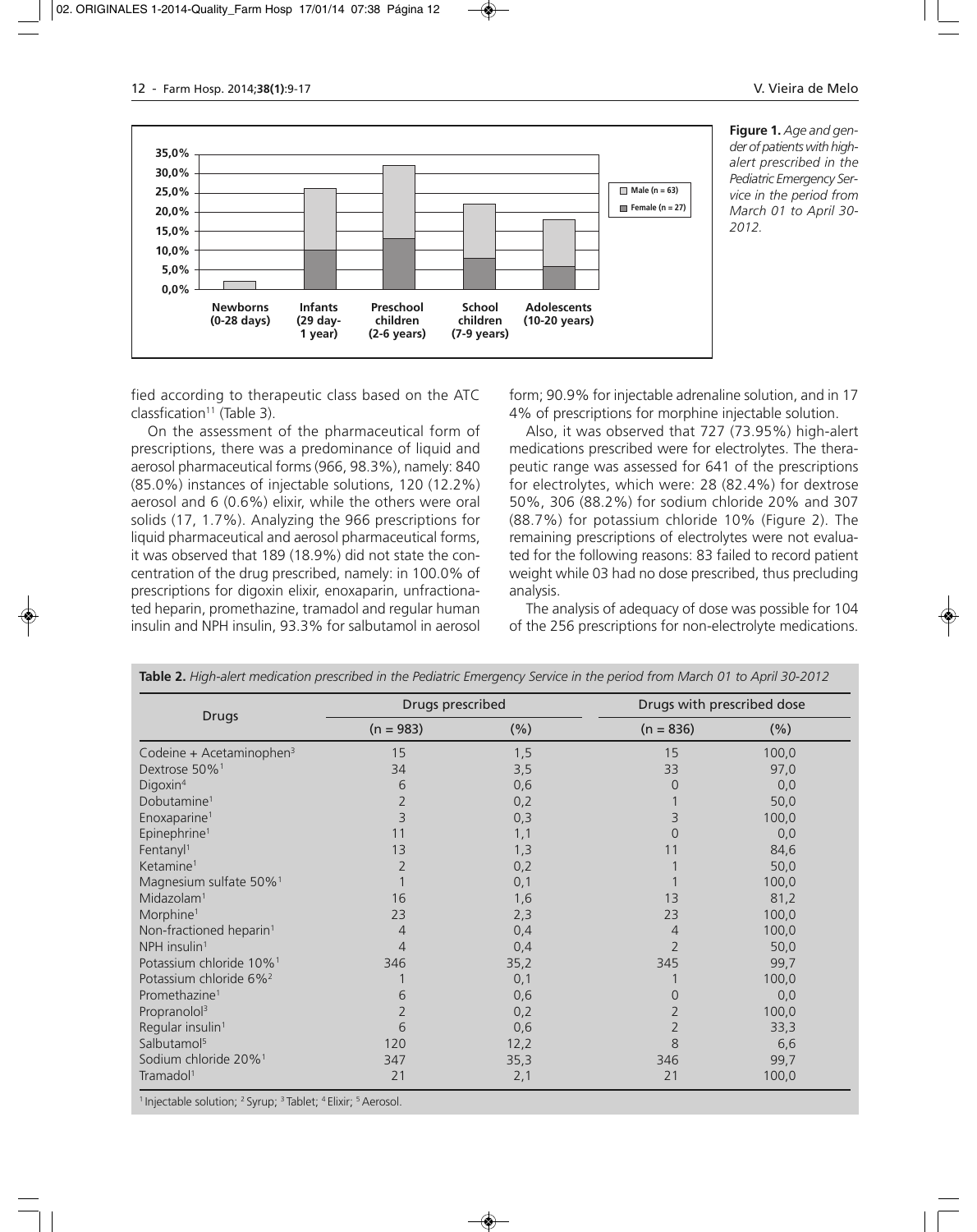| <b>ATC Classification</b>                                         | <b>High-alert medications</b>                                                                                                                | Number of high-alert medication<br>by therapeutic class |
|-------------------------------------------------------------------|----------------------------------------------------------------------------------------------------------------------------------------------|---------------------------------------------------------|
| Anti-thrombotic agent                                             | Enoxaparine <sup>1</sup><br>Non-fractioned heparin <sup>1</sup>                                                                              | $7(0,7\%)$                                              |
| Agent beta-blocker                                                | Propranolol <sup>3</sup>                                                                                                                     | $2(0,2\%)$                                              |
| Analgesic                                                         | Codeine + acetaminophen <sup>3</sup><br>Morphine <sup>1</sup><br>Tramadol <sup>1</sup>                                                       | 59 (6,0%)                                               |
| Anesthetic                                                        | Ketamine <sup>1</sup><br>Fentanyl <sup>1</sup>                                                                                               | $15(1,6\%)$                                             |
| Antihistaminic for systemic use                                   | Promethazine <sup>1</sup>                                                                                                                    | $6(0,6\%)$                                              |
| Cardiac therapy                                                   | Digoxin <sup>4</sup><br>Dobutamine <sup>1</sup>                                                                                              | $8(0,8\%)$                                              |
| Medications used in diabetes                                      | NPH insulin <sup>1</sup><br>Regular insulin <sup>1</sup>                                                                                     | $10(1,0\%)$                                             |
| Medications for obstructive diseases<br>of the respiratory system | Salbutamol <sup>5</sup><br>Epinephrine <sup>1</sup>                                                                                          | 131 (13,3%)                                             |
| Mineral supplement                                                | Potassium chloride 6% <sup>2</sup>                                                                                                           | $1(0,1\%)$                                              |
| Plasma substitutes and<br>perfusion solutions                     | Potassium chloride 10% <sup>1</sup><br>Sodium chloride 20 % <sup>1</sup><br>Dextrose 50% <sup>1</sup><br>Magnesium chloride 50% <sup>1</sup> | 728 (74,1%)                                             |
| Psychoepletic                                                     | Midazolam <sup>1</sup>                                                                                                                       | $16(1,6\%)$                                             |

**Table 3.** *Classification according to the Anatomical Therapeutic Chemical (ATC) of high-alert medication prescribed in the Pediatric Emergency Service in the period from March 01 to April 30-2012*

<sup>1</sup> Injectable solution; <sup>2</sup> Syrup; <sup>3</sup> Tablet; <sup>4</sup> Elixir; <sup>5</sup> Aerosol.

The others were not analyzed for the following reasons: 144 (56.2%) due to the absence of the dose prescribed, 4 (3.5%) prescriptions for unfractionated heparin owing to lack of information on patient weight; 2 (1.7%) for regular insulin prescriptions, and 2 (1 7%) for NPH insulin for not having the therapeutic range defined in the reference adopted, although these had been prescribed with stated dose. Prescribed doses for drugs other than electrolytes are given in table 4.

Among the high-alert medications analyzed, 22 (2.2%) were prescribed "if necessary", 14 (63.6%) of these corresponded to the therapeutic class of analgesics. There was also an absence of maximum dose information for 8 (36.3%) prescribed "if necessary" drugs, namely: adrenaline, ketamine, fentanyl, midazolam, morphine and tramadol in injectable solutions.

### **Discussion**

The percentage of high-alert medications observed in this study was far higher than figures reported by another study in Porto Alegre, Brazil, which found only 6.2% high-alert medications prescribed for a pediatric population of a tertiary level hospital.<sup>10</sup> This relates to the fact that the unit assessed in the present study was an emergency service, which requires greater use of high-alert medications compared to an ordinary inpatient unit.

In this sense, it is noteworthy that the high-alert medications identified in this study are normally used in emergency services, highlighting the prevalence of the intravenous route of administration.<sup>15</sup> Given this fact, the need for professionals qualified and accustomed with the use of injectable solutions requiring intravenous administration is evident, since their incorrect prescription or wrong administration can cause patients serious harm.<sup>16</sup>

The predominance of electrolytes among the drugs prescribed, mirroring findings in the literature, $9$  is explained by their wide use in maintenance therapy to help maintain the volume and composition of body fluids within normal ranges.<sup>17</sup> The disparity observed between the prescribed doses and dosages recommended by the Holliday-Seger method may stem from the need to adjust the doses by increasing or decreasing the water and electrolytes for various clinical situations that modify normal losses of these.<sup>17</sup>

Errors related to electrolyte prescriptions for intravenous hydration have occurred frequently in the hospital setting, including fatal errors related to the administration of injectable potassium chloridee.<sup>18</sup> It is known that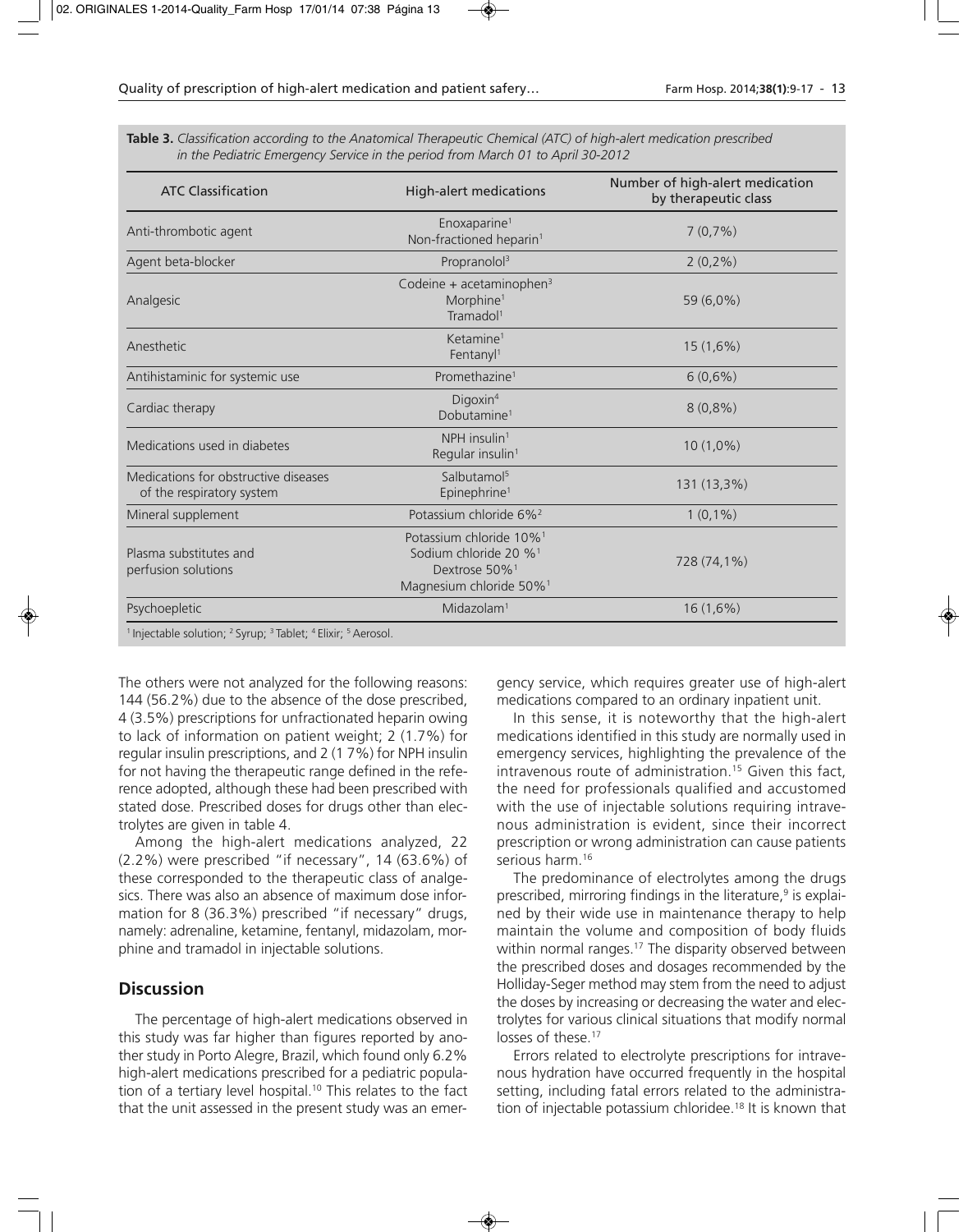

**Figure 2.** *Analysis of electrolytes doses (dextrose 50%, sodium chlo ride 20%, potassium chloride 10%) prescribed to hidric maintenance in the Pediatric Emergency Services in the period from March to April by 2012, according to the Holliday Sea ger method.*

administration of potassium chloride intravenously at excessively high speed, dose or concentration may result in cardiac arrest, and is reported as a cause of death worldwide.19 One study found that the main observed errors in prescriptions for potassium chloride 10% were related to the dose and pharmaceutical form.20

Another electrolyte which requires strict control in its use is sodium chloride 20%, since rapid changes in sodium concentration can result in serious complications such as cardiovascular shock, disorders of the central nervous system, hemolysis and kidney necrosis.19 Also concerning hydration maintenance therapy, it is important that patients using hypertonic dextrose are monitored closely for glucose levels, since hyperglycemia is associated to a worse prognosis, calling for adjustments in levels of glucose.<sup>21</sup>

The omission of dose information was an error that drew attention in this study. This fact, coupled with the characteristics of the drugs, possibly augments the risk related to care provided to patients. The presence of the dose of a drug in a prescription is indispensable, since it must be able to induce a pharmacological effect (efficacy) while presenting minimal toxicity (safety).22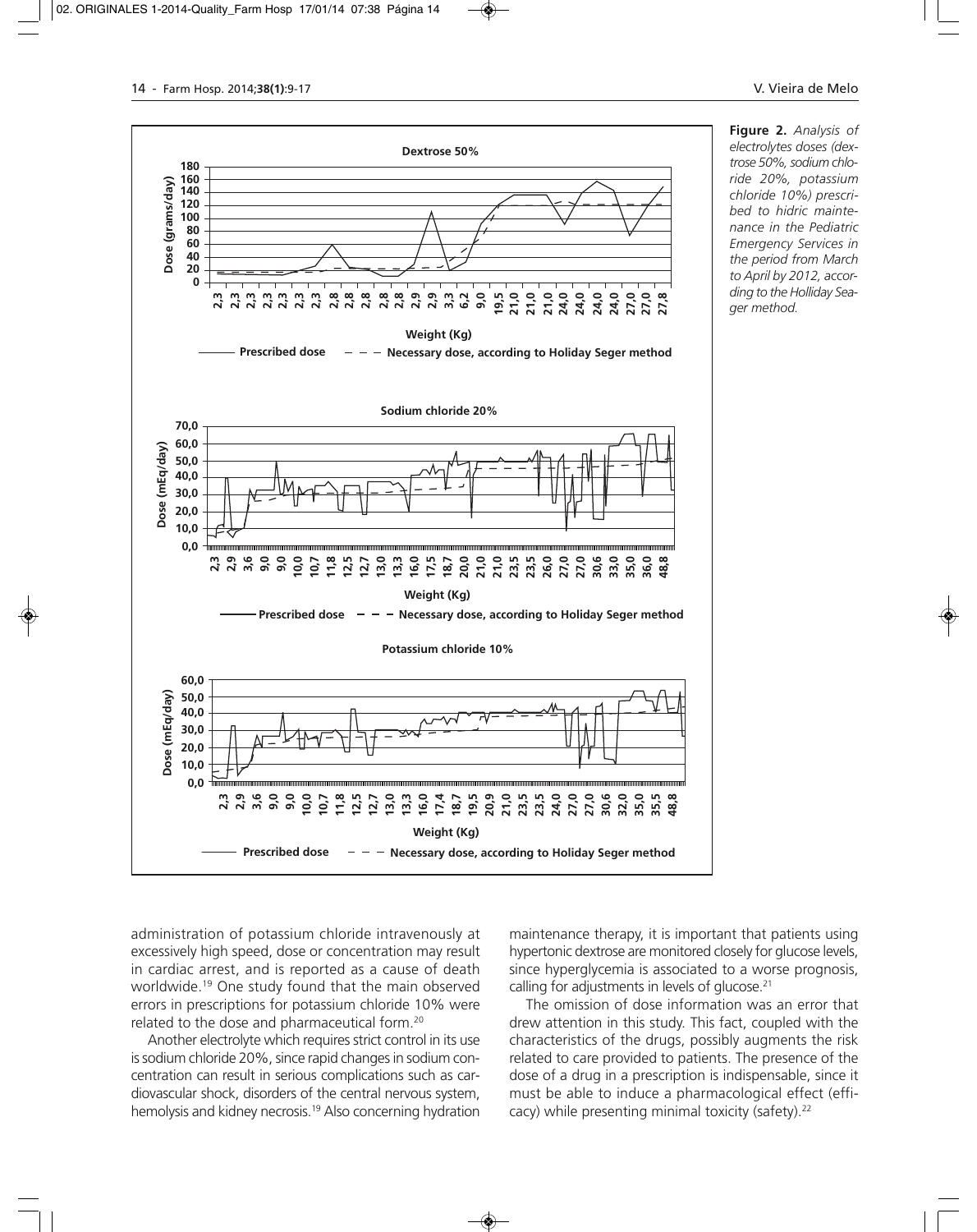**Table 4.** *Prescribed dose of high-alert medication analyzed in Pediatric Emergency Service on period from March to April by 2012, according to the fourth edition of the Pediatrics Blackbook*

| <b>Drugs</b>                         | Prescribed dose                                    |                 |  |
|--------------------------------------|----------------------------------------------------|-----------------|--|
|                                      | Minimum                                            | Maximum         |  |
| Epinephrine <sup>1</sup>             | Without prescribed dose                            |                 |  |
| Ketamine <sup>1</sup>                | 2,00 mg/kg                                         | 2,00 mg/kg      |  |
| Potassium chloride 6% <sup>2</sup>   | $2,72$ mEq/kg                                      | $2,72$ mEq/kg   |  |
| Codeine + Acetaminophen <sup>3</sup> | $1,11$ mg/kg                                       | 3,92 mg/kg      |  |
| Digoxin <sup>4</sup>                 | Without prescribed dose                            |                 |  |
| Dobutamine <sup>1</sup>              | 0,01 µg/kg/min<br>(continuous infusion)            | 0,01 µg/kg/min  |  |
| Enoxaparine <sup>1</sup>             | 0,95 mg/kg                                         | 0,95 mg/kg      |  |
| Fentanyl <sup>1</sup>                | 2,00 µg/kg/hour<br>3,02 µg/kg/hour                 |                 |  |
| Non-fractioned heparin <sup>1</sup>  | Prescribed dose, but without the weight of patient |                 |  |
| NPH insulin <sup>1</sup>             | $\star$                                            | $\star$         |  |
| Regular insulin <sup>1</sup>         | $\star$                                            | $\star$         |  |
| Midazolam <sup>1</sup>               | $0,63$ mg/kg                                       | 9,58 mg/kg      |  |
| Morphine <sup>1</sup>                | $0,21$ mg/kg                                       | $0.78$ mg/kg    |  |
| Promethazine <sup>1</sup>            | Without prescribed dose                            |                 |  |
| Propranolol <sup>3</sup>             | 1,11 mg/kg                                         | 1,11 mg/kg      |  |
| Salbutamol <sup>5</sup>              | 100 µg/dose                                        | 400 µg/dose     |  |
| Magnesium sulfate 50% <sup>1</sup>   | 0,65 mEq/kg or                                     | 0,65 mEq/kg or  |  |
|                                      | 80 mg/kg                                           | 80 mg/kg        |  |
| Tramadol <sup>1</sup>                | 1,85 mg/kg/day (continuous infusion)               | 14,91 mg/kg/day |  |

<sup>1</sup> Injectable solution; <sup>2</sup> Syrup; <sup>3</sup> Tablet; <sup>4</sup> Elixir; <sup>5</sup> Aerosol.

\*The dose varies by capillary blood glucose test.

Note: The drugs that were used by Just one patient and had the same prescribed dose during the period of this study showed a minimum dose like to maximum dose.

The inadequacy of the recommended therapeutic range of doses of dobutamine, enoxaparin and tramadol was another important finding. The calculation of pediatric dose is a procedure that requires constant attention, since errors in calculations can cause adverse reactions and toxicity in overdose cases, or inefficacy in underdose cases.<sup>23</sup>

Specifically regarding enoxaparin, the underdosing in prescriptions may have been related to the non-availability of graduated syringes in Brazil, precluding the administration of the exact dose in some cases, for example in children. Thus, the prescriber may have chosen to use a subtherapeutic dose for this reason, or due to other unknown factors.

The tramadol maximum dose in mg/kg/day proved slightly higher than the recommended level. However, when observing the weight of patients with apparent overdoses, it was observed that the prescribed doses did not exceed the maximum recommended daily dose.

It is noteworthy, however, that the prescription dose is

only one parameter related to patient safety, where other factors that are also important, such as dispensing, manipulation, administration, among others.<sup>2</sup>

The fact that data on patient body weight were absent in some records warrants special attention, since drug doses for pediatric patients are adjusted according to the child's body weight or surface area.<sup>22</sup> The absence of information on patient weight, as was observed for the medication unfractionated heparin, among others, can impair the correct calculation of the dose of the medicines to be prescribed. And where high-alert medication are involved, miscalculation can be fatal, since these have a lower margin of safety and are therefore more likely to harm the patients.<sup>2</sup>

It is also important, when considering pediatric patients, to know the physiological characteristics of the child and the pharmacokinetic parameters of the drug. The simple extrapolation of doses from adults to children, based only on body weight, body surface area or age, can have drastic consequences.<sup>22</sup>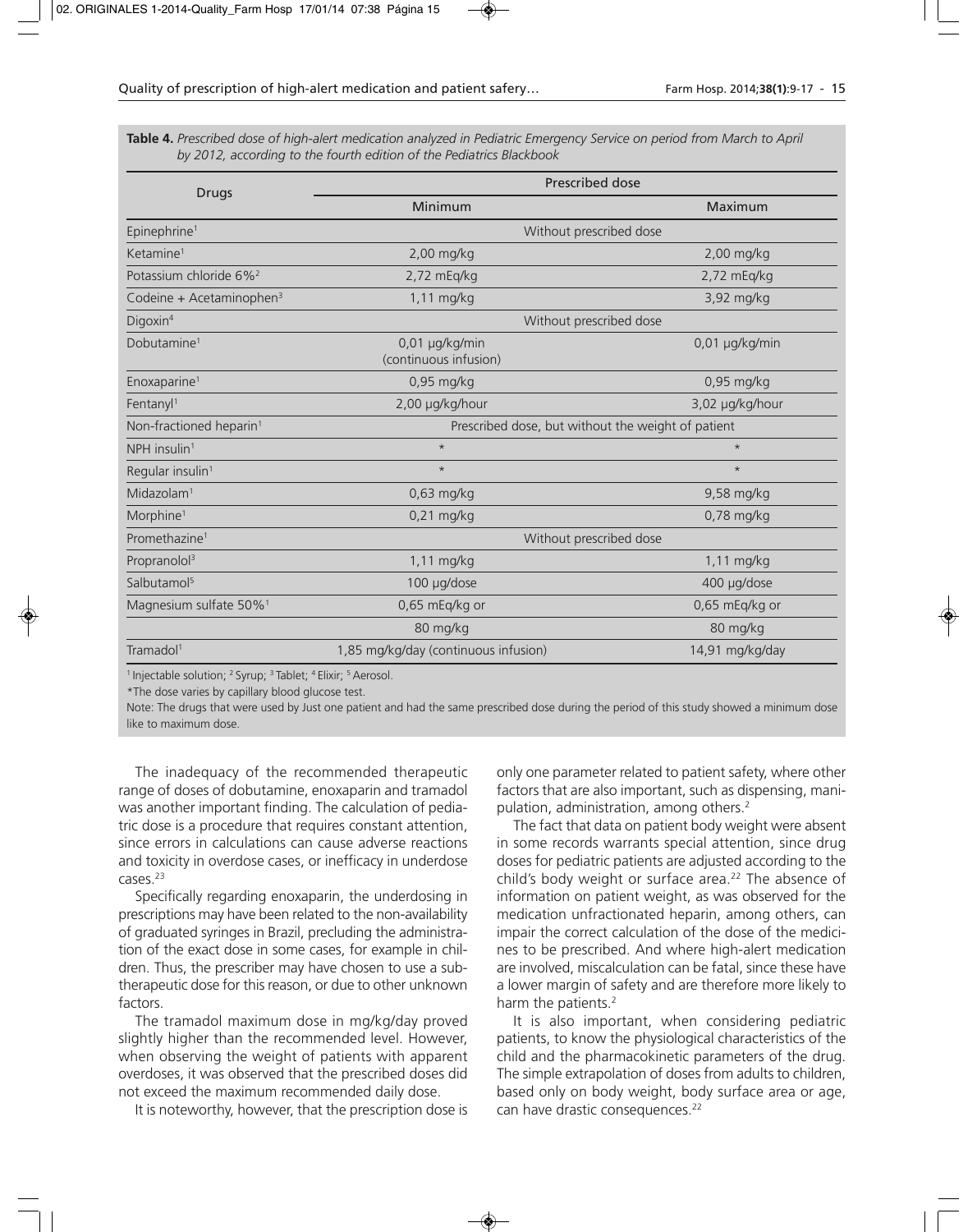The omission of the concentration of some medicines observed in this study is a flaw that may lead to the substitution of one pharmaceutical presentation for another. The absence of concentration is one of the most common errors observed, $24,25$  with rates of up to 22.1% for high-alert medications reported in the literature.<sup>24</sup> Even where drug doses are prescribed, as was the case in this study, lack of concentration information can compromise patient safety in the process of dispensation and administration of drugs.

The predominance of analgesics prescribed as "if necessary" was similar to the finding of Santos and Heineck, although in their study, besides high-alert medication, off-label and unlicensed drugs were also evaluated.<sup>10</sup> The absence of maximum dose for some drugs prescribed as "if necessary" is another problem impacting the safety of patients in use of high-alert medication observed in this study, since specification of minimum and maximum dose as well as the minimum interval between doses is necessary in prescriptions for these drugs.<sup>26</sup>

Lack of concordance among prescriptions for medicines is a significant indicator among medications errors and often these events go undetected, resulting in deficient therapy.24 In urgent and emergency units, most medication errors involve high-alert medications, since these are usually prescribed and administered without the review of a pharmacist,<sup>15</sup> as was observed in the present study.

In Brazil, the multidisciplinary residency program proposes the involvement of the pharmacist in urgent and emergency care, underscoring the important role this professional has in ensuring patient safety in use of drugs and contributing toward assuring drug efficacy.<sup>25</sup> The presence of pharmacists within clinical units is clearly associated with reductions in mortality and in adverse effects,<sup>27</sup> however there are no studies in the area of emergency to demonstrate this fact.

The inclusion of clinical pharmacists in emergency services is mainly to perform a prospective review of prescriptions and to provide multidisciplinary teams with information on drugs, such as therapeutic dose adjustments according to kidney function, age, or weight; information availability and substitutability of drugs; recommendations on administration and any other guidance on the use of drugs or on restrictions.<sup>28</sup>

Some limitations were identified during the execution of this study, namely: lack of correlation between patient diagnosis and the prescribed doses of high-alert medication, a limiting factor in the accurate analysis of the therapeutic range; the impossibility of interventions when the occurrence of any inadequacies was noted, since this was a retrospective study; difficulty collecting and analyzing data due to the lack of institutional electronic medical records.

Despite the limitations identified, the findings highlight the need to review the processes of use of high-alert medication within the institution, especially: implementation of protocols for use; differentiated identification on packaging with warning about the proper use and segregated storage; deployment of double-checking procedures before prescription, dispensation and administration<sup>17</sup>; effective pharmacovigilance actions;<sup>29</sup> inclusion of a clinical pharmacist on multidisciplinary teams; mandatory inclusion of patient weight in routine prescriptions, among others.

It is evident, therefore, that although the use of highalert medication in drug therapy is necessary within pediatric emergency units, this is a reality that poses numerous risks to the patient. It is in this context that the importance of the performance of a qualified health team emerges to ensure compliance of the prescribed doses of high-alert medication and of drug efficacy, where this represents only one of many aspects involved in patient safety.

# **Conflicts of interest**

The authors have no conflict of interest to declare.

## **References**

- 1. Golembiewski J, Wheeler PJ. High-Alert Medications in the Perioperative Setting. Journal of PeriAnesthesia Nursing. 2007;22(6):435-7.
- 2. Institute for Safe Medication Practices (ISMP). ISMP s list of highalert medications. [bulletin of the internet] Huntingdon Valley (PA): ISMP; 2008. [access in 28-08-2012]. Available: http://www.ismp. org/Tools/highalertmedications.pdf
- 3. Cohen MR. Medication errors. 2ª ed. Washington: American Pharmaceutical Association; 2006.
- 4. Otero-López MJ, Alonso-Hernández P, Maderuelo-Fernández JA, Garrido-Corro B, Domínguez-Gil A, Sánchez-Rodríguez A. Acontecimientos adversos prevenibles causados por medicamentos en pacientes hospitalizados. Med Clin (Barc). 2006;126(3):81-7.
- 5. Oliveira RC, Camargo AEB, Cassiani SHB. Strategies to prevent medication errors at Emergency. Rev Bras Enferm. 2005; 58(4):39- 404.
- 6. Kaushal R, Jaggi T, Walsh K, Fortescue E, Bates D. Pediatric Medication Errors: What Do We Know? What Gaps Remain? Ambulatory Pediatrics. 2004;4:73-81.
- 7. Barber N, Rawlins M, Dean Franklin B. Reducing prescribing error: competence, control, and culture. Qual Saf Health Care. 2003;12 Supl 1:i29-32.
- 8. Neri EDR. Determination of the profile of prescription of medicines errors in a teaching hospital [dissertation]. Fortaleza (CE): Departamento de Farmácia, Faculdade de Farmácia, Odontologia e Enfermagem, Universidade Federal do Ceará; 2004.
- 9. Soares AQ, Martins MR, Carvalho RF, Cirilo HNC, Modesto ACF, Melo VV, Duarte IP. Assessment of pediatric medication prescriptions in a teaching hospital. Rev Bras Farm Hosp Serv Saúde. 2012; 3(1):27-31.
- 10. Santos L, Heineck I. Drug utilization study in pediatric prescriptions of a university hospital in southern Brazil: off-label, unlicensed and high-alert medications. Farm. Hosp. 2012;36(4):180-6.
- 11. World Health Organization (WHO). Collaborating Centre for Drug Statistics Methodology. Anatomical Therapeutic Chemical classification system with Defined Daily Doses (ATC/DDD Index), [internet] 2006. [access in 02-04-2013]. Available: http://www.whocc.no/ atcddd/